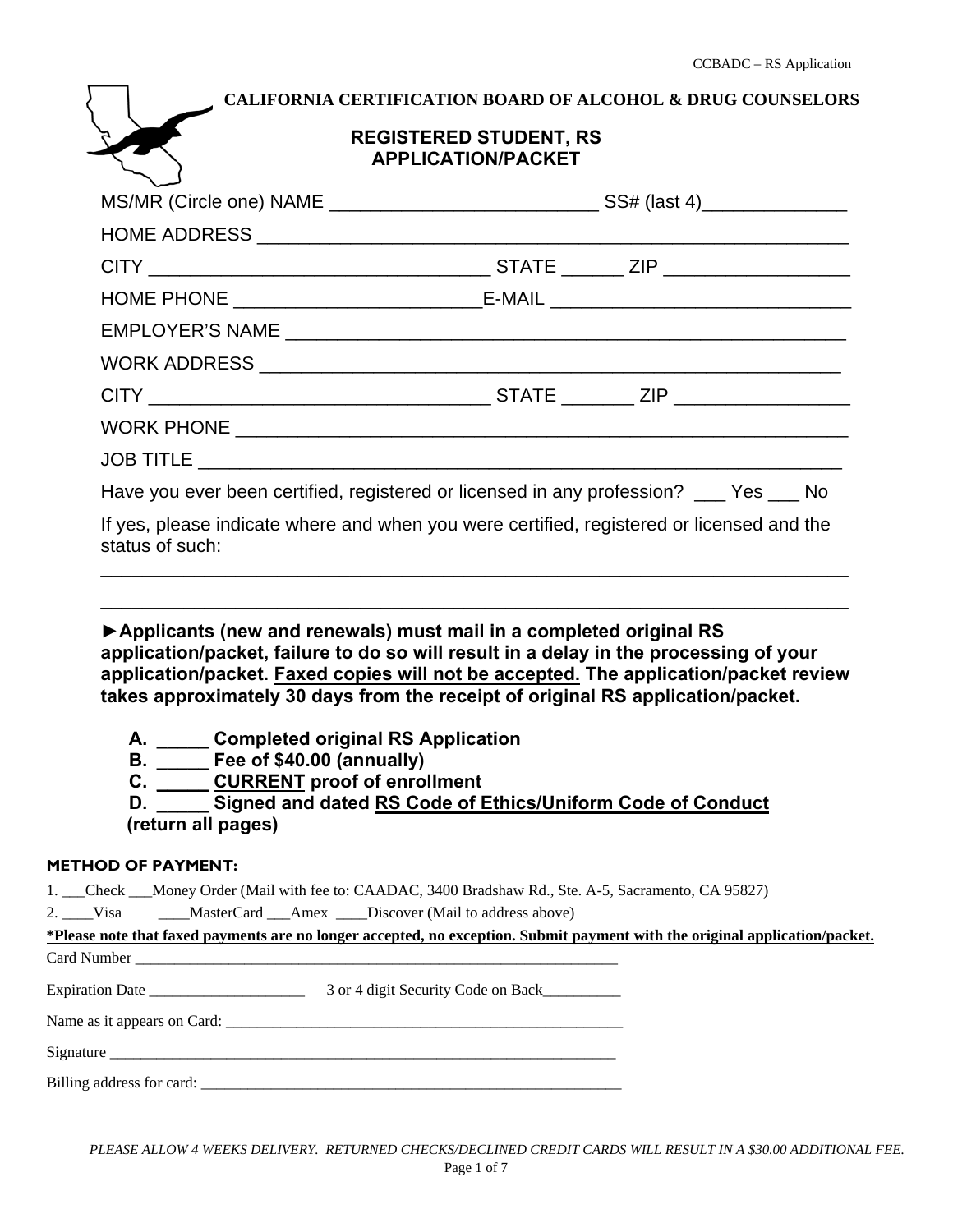### **CCBADC-ALCOHOL/DRUG COUNSELORS: CERTIFICANTS AND REGISTRANTS**

# **CODE OF ETHICS**

**(For all Alcohol/Drug Counselors: Certificants and Registrants)** 

#### **Principle 1: Non-discrimination**

The alcoholism and drug abuse counselor/registrant must not discriminate against clients or professionals based upon race, religion, age, sex, handicaps, national ancestry, sexual orientation or economic condition.

#### **Principle 2: Responsibility**

The alcoholism and drug abuse counselor/registrant must espouse objectivity and integrity, and maintain the highest standards in the services the counselor offers.

- a. The alcoholism and drug counselor/registrant, as teacher, must recognize the counselor's primary obligation to help others acquire knowledge and skill in dealing with the disease of chemical dependency.
- b. The alcoholism and drug abuse counselor/registrant, as practitioner, must accept the professional challenge and responsibility deriving from the counselor's work.
- c. The alcoholism and drug counselor/registrant, who supervises others, accepts the obligation to facilitate further professional development of these individuals by providing accurate and current information, timely evaluations and constructive consultation.

#### **Principle 3: Competence**

The alcoholism and drug abuse counselor/registrant must recognize that the profession is founded on national standards of competence which promote the best interests of society, of the client, of the counselor and of the profession as a whole. The counselor/registrant must recognize the need for ongoing education as a component of professional competency.

- a. The alcoholism and drug abuse counselor/registrant must prevent the practice of alcoholism and drug abuse counseling by unqualified and unauthorized persons.
- b. The alcoholism and drug abuse counselor/registrant who is aware of unethical conduct or of unprofessional modes of practice must report such violations to the appropriate certifying authority.
- c. The alcoholism and drug abuse counselor/registrant must recognize boundaries and limitations of counselor's competencies and not offer services or use techniques outside of these professional competencies.
- d. The alcoholism and drug abuse counselor/registrant must recognize the effect of professional impairment on professional performance and must be willing to seek appropriate treatment for oneself or for a colleague. The counselor/registrant must support peer assistance programs in this respect.

#### **Principle 4: Legal Standards and Moral Standards**

The alcoholism and drug abuse counselor/registrant must uphold the legal and accepted moral codes, which pertain to professional conduct.

- a. The alcoholism and drug abuse counselor/registrant must not claim directly or by implication, professional qualifications/affiliations that the counselor does not possess.
- b. The alcoholism and drug abuse counselor/registrant must not use the affiliation with the California Certification Board of Alcohol/Drug Counselors (and/or CAADAC) for purposes that are not consistent with the stated purposes of the Association.
- c. The alcoholism and drug abuse counselor/registrant must not associate with or permit the counselor's name to be used in connection with any services or products in a way that is incorrect or misleading.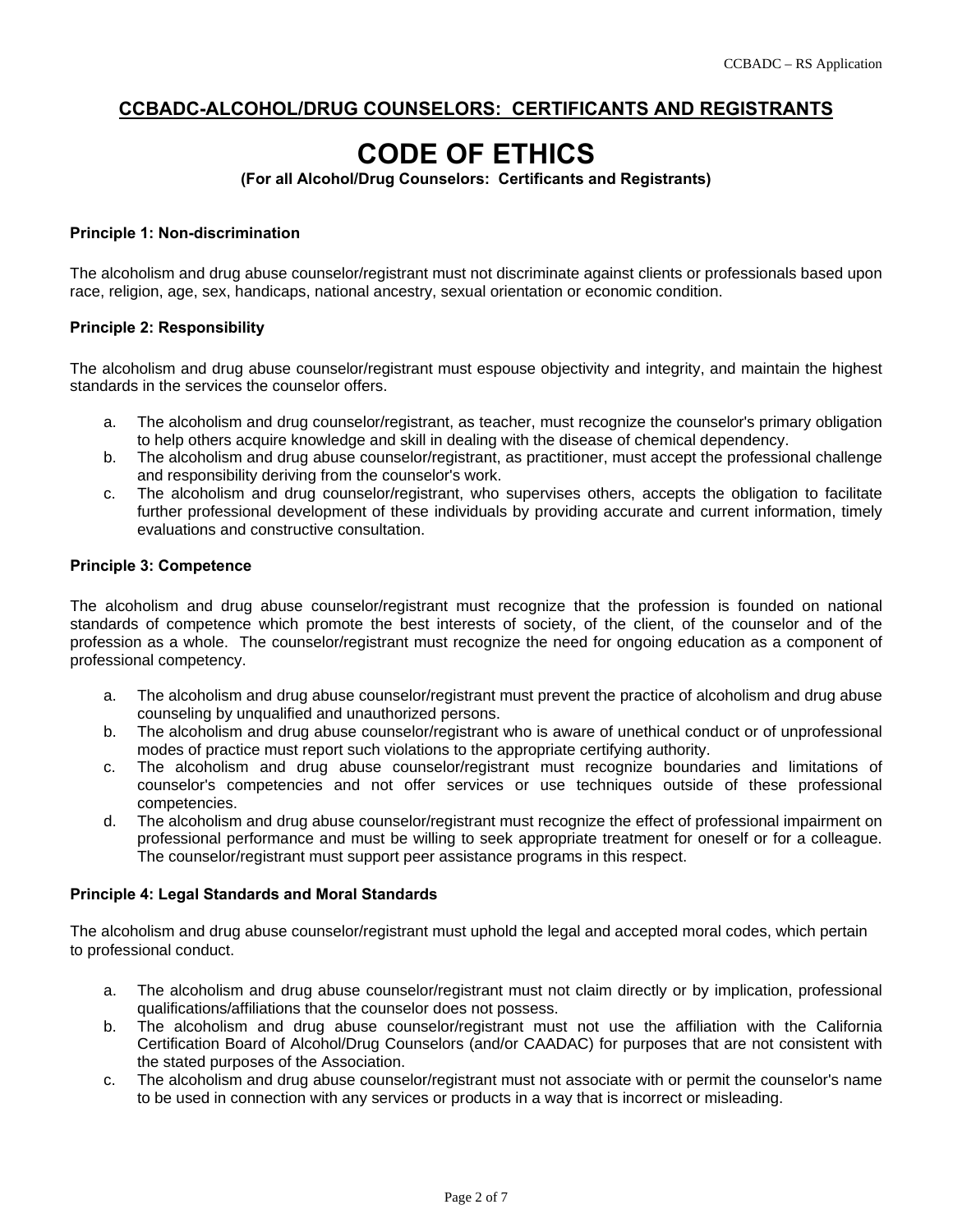- d. The alcoholism and drug abuse counselor/registrant must not associate with the development or promotion of books or other products offered for commercial sale must be responsible for ensuring that such books or products are presented in a professional and factual way.
- e. The alcoholism and drug abuse counselor/registrant must not attempt to secure certification or registration (or certification renewal) by fraud, deceit, or misrepresentation on any application or other documents submitted to the certifying organization whether engaged in by an applicant for certification or registration or in support of any application for certification or registration. Any altered documents as identified by staff in the application or renewal process will be denied immediately and reapplication may be required and the CCBADC Chairperson may deny application or reapplication as a result of such fraudulent activity.
- f. The alcoholism and drug abuse counselor/registrant must not violate, attempt to violate, or conspire to violate any regulation or law adopted by the California Alcohol and Drug Program Administration or CCBADC Policies and/or Code of Ethics.

#### **Principle 5: Public Statements**

The alcoholism and drug abuse counselor/ registrant must respect the limits of present knowledge in public statements concerning alcoholism and other forms of drug addiction.

- a. The alcoholism and drug abuse counselor/registrant who represents the field of AOD counseling to clients, other professionals, or to the general public must report fairly and accurately the appropriate information.
- b. The alcoholism and drug abuse counselor/registrant must acknowledge and document materials and techniques used.
- c. The alcoholism and drug abuse counselor/registrant who conducts training in alcoholism or drug abuse counseling skills or techniques must indicate to the audience the requisite training/qualifications required to properly perform these skills and techniques.

#### **Principle 6: Publication Credit**

The alcoholism and drug abuse counselor/registrant must assign credit to all who have contributed to the published material and for the work upon which the publication is based.

- a. The alcoholism and drug abuse counselor/registrant must recognize joint authorship, major contributions of a professional character, made by several persons to a common project. The author who has made the principle contribution to a publication must be identified as a first listed.
- b. The alcoholism and drug abuse counselor/registrant must acknowledge in footnotes or an introductory statement minor contributions of a professional character, extensive clerical or similar assistance and other minor contributions.
- d. The alcoholism and drug abuse counselor/registrant must acknowledge, through specific citations, unpublished, as well as published material, that has directly influences the research or writing.
- e. The alcoholism and drug abuse counselor/registrant who complies and edits for publication the contributions of others must list oneself as editor, along with the names of those who have contributed.

#### **Principle 7: Client Welfare**

The alcoholism and drug abuse counselor/registrant must respect the integrity and protect the welfare of the person or group with whom the counselor is working.

- a. The alcoholism and drug abuse counselor/registrant must define for self and others the nature and direction of loyalties and responsibilities and keep all parties concerned informed of these commitments.
- b. The alcoholism and drug abuse counselor/registrant, in the presence of professional conflict must be concerned primarily with the welfare of the client.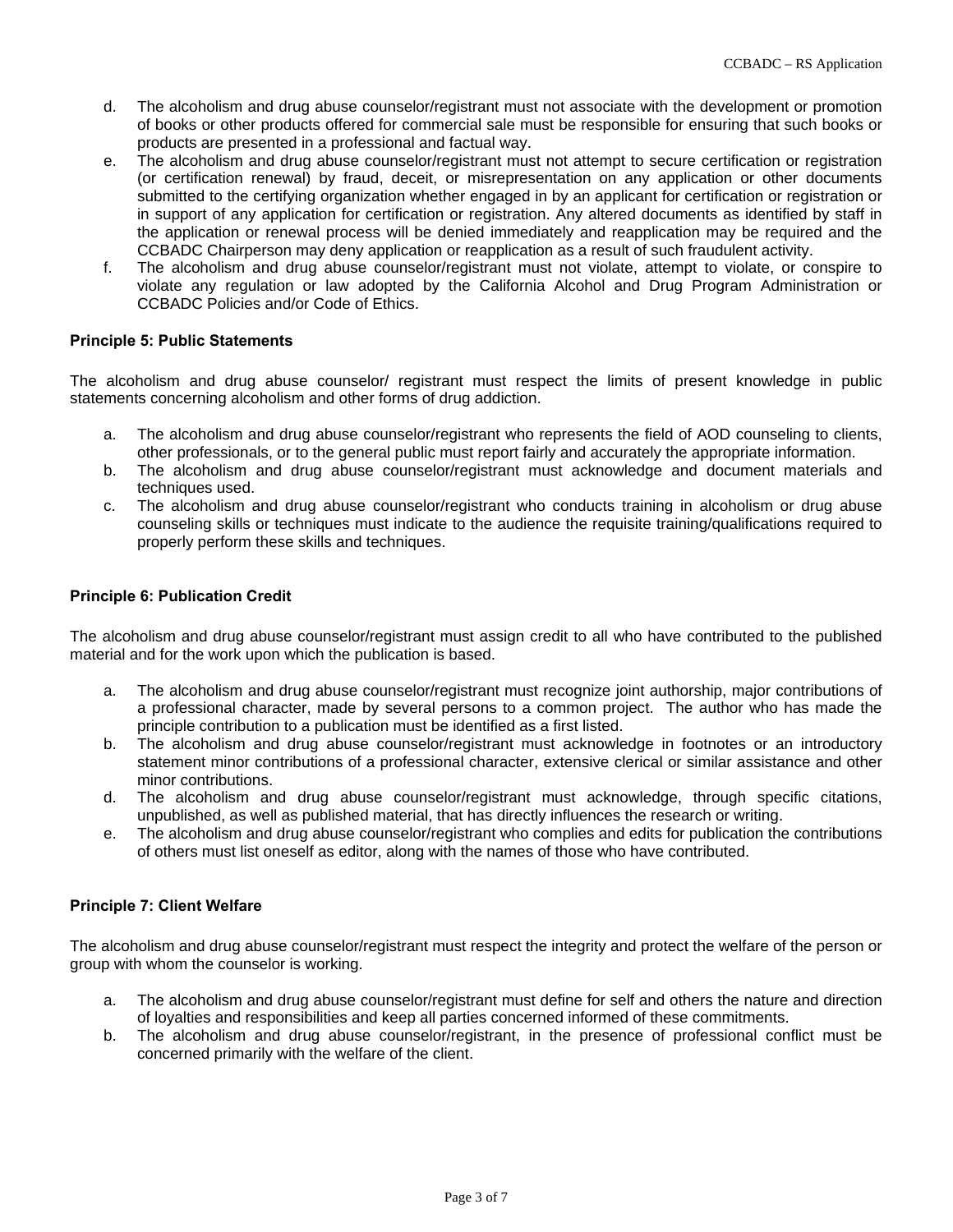- c. The alcoholism and drug abuse counselor/registrant must terminate a counseling or consulting relationship when it is reasonably clear that the client is not benefiting from it.
- d. The alcoholism and drug abuse counselor/registrant, in referral cases, must assume the responsibility for the client's welfare either by termination by mutual agreement and/or by the client becoming engaged with another professional. In situations when a client refuses treatment, referral or recommendations, the alcohol and drug abuse counselor/registrant must carefully consider the welfare of the client by weighing the benefits of continued treatment or termination and must act in the best interest of the client.
- e. The alcoholism and drug abuse counselor/registrant who asks a client to reveal personal information from other professionals or allows information to be divulged must inform the client of the nature of such transactions. The information released or obtained with informed consent must be used for expressed purposes only.
- f. The alcoholism and drug abuse counselor/registrant must not use a client in a demonstration role in a workshop setting where such participation would potentially harm the client.
- g. The alcoholism and drug abuse counselor/registrant must ensure the presence of an appropriate setting for clinical work to protect the client from harm and the counselor and the profession from censure.
- h. The alcoholism and drug abuse counselor/registrant must collaborate with other health care professional(s) in providing a supportive environment for the client who is receiving prescribed medications.

#### **Principle 8: Confidentiality**

The alcoholism and drug abuse counselor/registrant must embrace, as a primary obligation, the duty of protecting the privacy of clients and must not disclose confidential information acquired, in teaching, practice or investigation.

- a. The alcoholism and drug abuse counselor/registrant must inform the client and obtain agreement in areas likely to affect the client's participation including the recording of an interview, the use of interview material for training purposes, and observation of an interview by another person.
- b. The alcoholism and drug abuse counselor/registrant must make provisions for the maintenance of confidentiality and the ultimate disposition of confidential records.
- c. The alcoholism and drug abuse counselor/registrant must reveal information received in confidence only when there is clear and imminent danger to the client or to other persons, and then only to appropriate professional workers or public authorities.
- d. The alcoholism and drug abuse counselor/registrant must discuss the information obtained in clinical or consulting relationships only in appropriate settings, and only for professional purposes clearly concerned with the case. Written and oral reports must present only data germane to the purpose of the evaluation and every effort must be made to avoid undue invasion of privacy.
- e. The alcoholism and drug abuse counselor/registrant must use clinical and other material in classroom teaching and writing only when the identity of the persons involved is adequately disguised.

#### **Principle 9: Client Relationships**

The alcoholism and drug abuse counselor/registrant must inform the prospective client of the important aspects of the potential relationship.

- a. The alcoholism and drug abuse counselor/registrant must inform the client and obtain the client's agreement in areas likely to affect the client's participation including the recording of an interview, the use of interview material for training purposes, and/or observation of an interview by another person.
- b. The alcoholism and drug abuse counselor/registrant must inform the designated guardian or responsible person of the circumstances, which may influence the relationship, when the client is a minor or incompetent.
- c. Dual Relationships: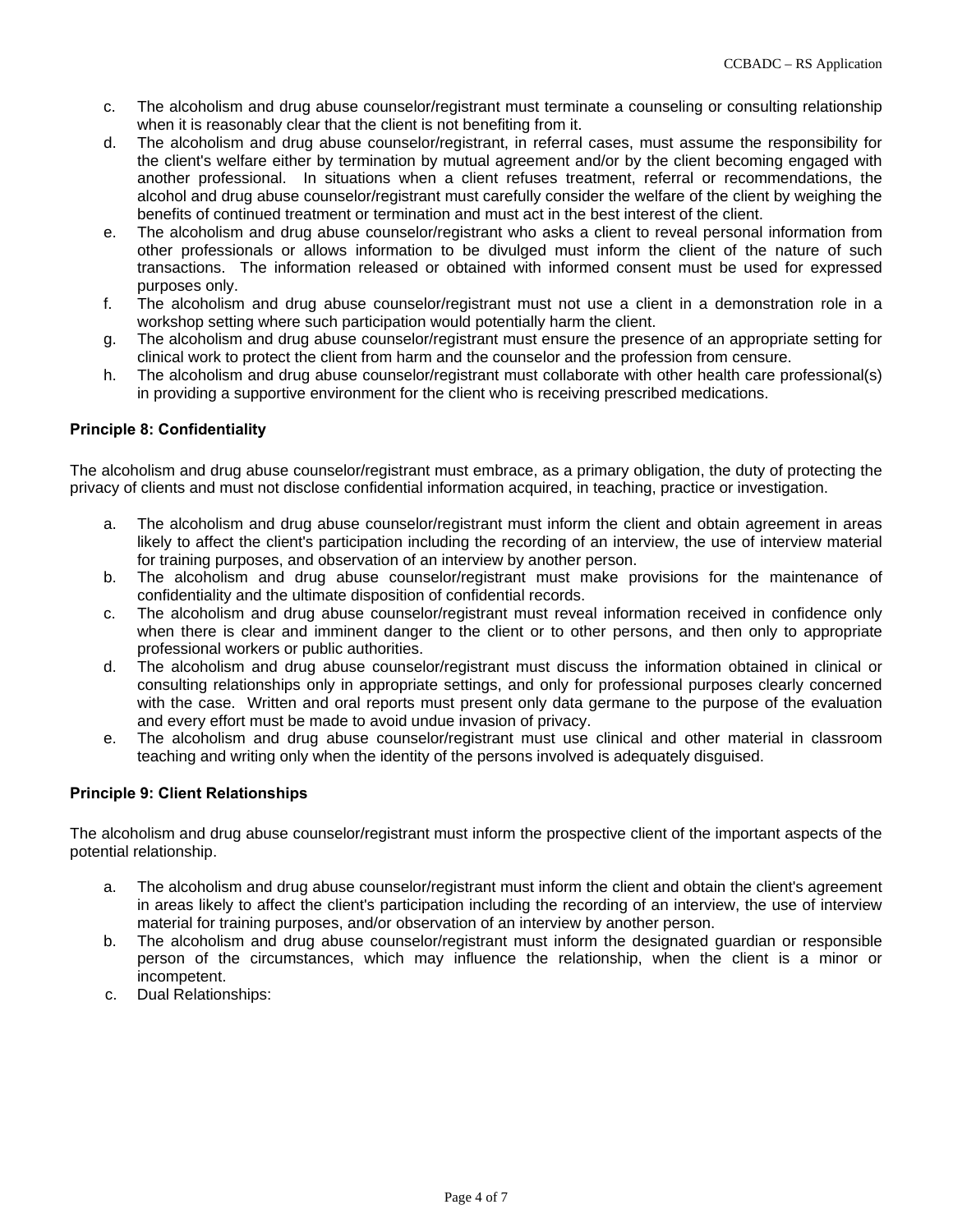- i. The alcoholism and drug abuse counselor/registrant must seek to nurture and support the development of a relationship with clients as equals rather than to take advantage of individuals who are vulnerable and exploitable.
- ii. The alcoholism and drug abuse counselor/registrant must not engage in professional relationships or commitments that conflict with family members, friends, close associates or others whose welfare might be jeopardized by such a dual relationship.
- iii. Because all relationship begins with a power differential, the alcoholism and drug abuse counselor/registrant must not exploit relationships with current or former clients for personal gain, including social or business relationships.
- iv. Engaging in sexual relations with a client or with a former client within two years from the termination date of therapy with the client, soliciting sexual relations with a client, or committing an act of sexual abuse, or sexual misconduct with a client, or committing an act punishable as a sexually related crime, if that act or solicitation is substantially related to the qualifications, functions, or duties of an alcohol and other drug counselor/registrant.
- v. The alcoholism and drug abuse counselor/registrant must not accept gifts from clients, other treatment organizations or the providers of materials or services used in practice.

#### **Principle 10: Inter-professional Relationships**

The alcoholism and drug abuse counselor/registrant must treat colleagues with respect, courtesy and fairness, and must afford the same professional courtesy to other professionals.

- a. The alcoholism and drug abuse counselor/registrant must not offer professional services to a client in counseling with another professional except with the knowledge of the other professional or after the termination of the client's relationship with the other professional.
- b. The alcoholism and drug abuse counselor/registrant must cooperate with duly constituted professional ethics committees, staff requests and promptly supply necessary information unless constrained by the demands of confidentiality. Failure to cooperate with the committee or staff may result in immediate suspension until such time cooperation is given. Additionally, the alcoholism and drug abuse counselor/registrant may not use threatening gestures, behaviors or other forms of coercion with the committee, colleagues, members, staff or other individuals.
- c. The alcoholism and drug abuse counselor/registrant must not in any way exploit relationships with supervisees, employees, students, research participants or volunteers.

#### **Principle 11: Remuneration**

The alcoholism and drug abuse counselor/registrant must establish financial arrangements in professional practice and in accordance with the professional standards that safeguard the best interests of the client, of the counselor and of the profession.

- a. The alcoholism and drug abuse counselor/registrant must inform the client of all financial policies. In circumstances where an agency dictates explicit provisions with its staff for private consultations, clients must be made fully aware of these policies.
- b. The alcoholism and drug abuse counselor/registrant must not send or receive any commission or rebate or any other form of remuneration for referral of clients for professional services. The counselor must not engage in fee splitting.
- c. The alcoholism and drug abuse counselor/registrant in clinical or counseling practice must not use one's relationship with clients to promote personal gain or the profit of an agency or commercial enterprise of any kind.
- d. The alcoholism and drug abuse counselor/registrant must not accept a private fee or any other gift or gratuity for professional work with a person who is entitled to such services though an institution or agency. The policy of a particular agency may make explicit provisions for private work with its client by members of its staff, and in such instances the client must be fully apprised of all policies affecting the client.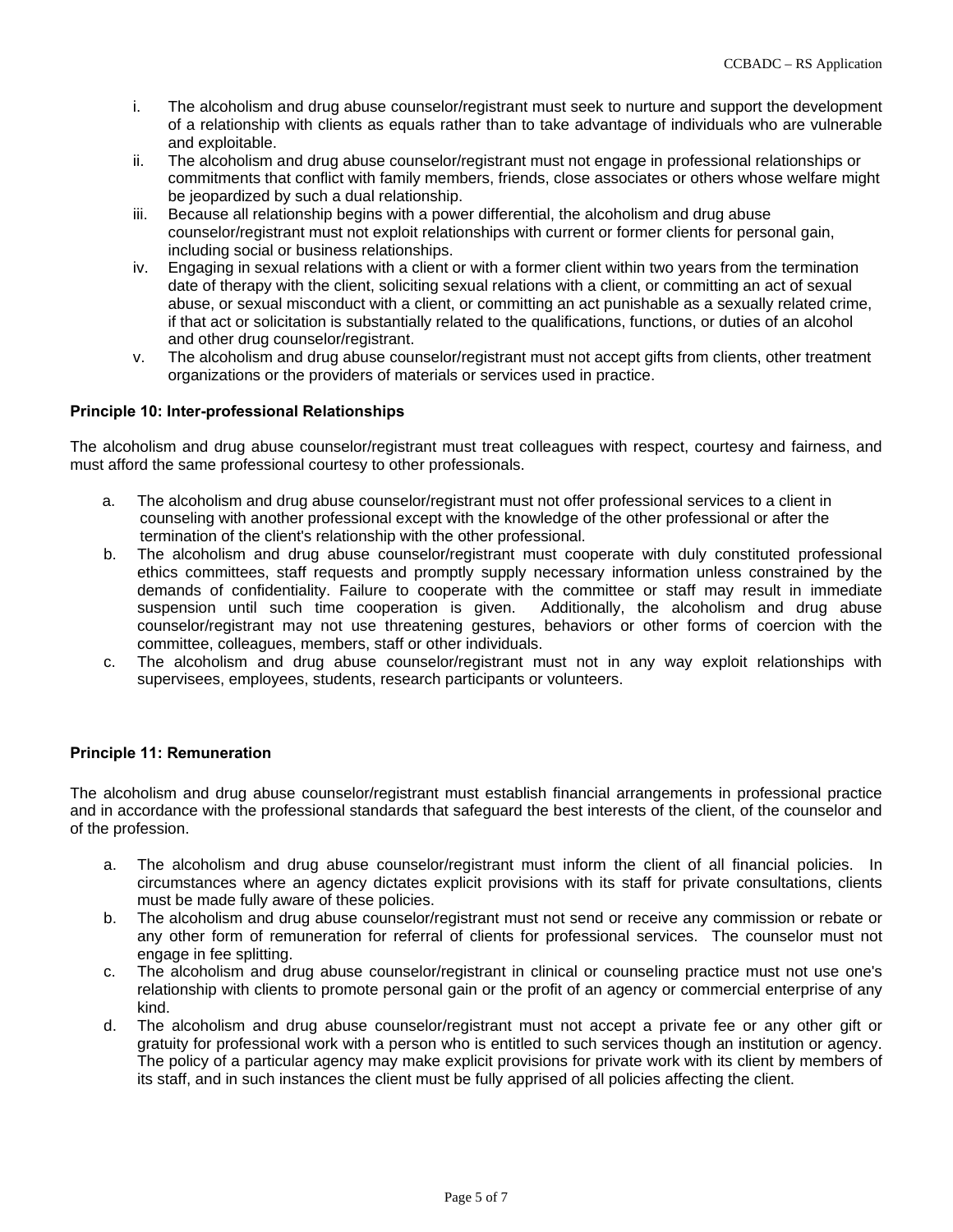#### **Principle 12: Societal Obligations**

The alcoholism and drug abuse counselor/registrant must advocate changes in public policy and legislation to afford opportunity and choice for all persons whose lives are impaired by alcoholism and other forms of drug addiction. The counselors must inform the public through active civic and professional participation in community affairs of the effects of alcoholism and drug addiction and must act to guarantee that all persons, especially the needy and disadvantaged, have access to the necessary resources and services. The alcoholism and drug abuse counselor/registrant must adopt a personal and professional stance, which promotes the well being of all human beings.

The CCBADC is comprised of certified counselors who, as responsible health care professionals, believe in the dignity and worth of human beings. In practice of their profession they assert that the ethical principles of autonomy, beneficence and justice must guide their professional conduct. As professionals dedicated to the treatment of alcohol and drug dependent clients and their families, they believe that they can effectively treat its individual and families manifestations. CCBADC certified counselors dedicate themselves to promote the best interest of their society, of their clients, of their profession, and of their colleagues.

#### **CALIFORNIA AOD COUNSELORS: CERTIFICANTS AND REGISTRANTS–UNIFORM CODE OF CONDUCT FINAL VERSION JUNE 29, 2009**

*Note: This code of conduct does not replace the existing Code of Ethics as defined by the CCBADC it merely enhances it. Additionally, the CCBADC requires the most stringent rules be applied whether defined by CCBADC Code of Ethics or ADP's Uniform Code of Conduct.* 

This Code of Conduct shall prohibit registrants and certified alcohol and other drug (AOD) counselors from:

- 1. Securing a certification or registration by fraud, deceit, or misrepresentation on any application submitted to the certifying organization whether engaged in by an applicant for certification or registration or in support of any application for certification or registration.
- 2. Administering to himself or herself any controlled substance as defined in section 4021 of the Business and Professions Code, or using any of the dangerous drugs or devices specified in section 4022 of the Business and Professions Code or using any alcoholic beverage to the extent, or in a manner, as to be dangerous or injurious to the person applying for a certification or holding a registration or certification, or to any other person, or to the public, or, to the extent that the use impairs the ability of the person applying for or holding a registration or certification to conduct with safety to the public the counseling authorized by the registration or certification.
- 3. Gross negligence or incompetence in the performance of alcohol and other drug counseling.
- 4. Violating, attempting to violate, or conspiring to violate any regulation adopted by ADP.
- 5. Misrepresentation as to the type or status of certification or registration held by the person, or otherwise misrepresenting or permitting misrepresentation of his or her education, professional qualifications, or professional affiliations to any person or entity, and failure to state proper certification or licensure initials and numbers on business cards, brochures, websites, etc.
- 6. Impersonation of another by any counselor or registrant, or applicant for a certification or registration, or, in the case of a counselor, allowing any other person to use his or her certification or registration.
- 7. Aiding or abetting any uncertified or unregistered person to engage in conduct for which certification or registration is required.
- 8. Providing services beyond the scope of his/he registration or certification as an AOD counselor or his or her professional license, if the individual is a licensed counselor as defined in Secton13015.
- 9. Intentionally or recklessly causing physical or emotional harm to any client.
- 10. The commission of any dishonest, corrupt, or fraudulent act substantially related to the qualifications, functions, or duties of a counselor or registrant.
- 11. Engaging in sexual relations with a client or with a former client within two years from the termination date of therapy with the client, soliciting sexual relations with a client, or committing an act of sexual abuse, or sexual misconduct with a client, or committing an act punishable as a sexually related crime, if that act or solicitation is substantially related to the qualifications, functions, or duties of an alcohol and other drug counselor.
- 12. Engaging in a social or business relationship with clients, program participants, patients, or residents or other persons significant to them while they are in treatment and exploiting former clients, program participants, patients, or residents.